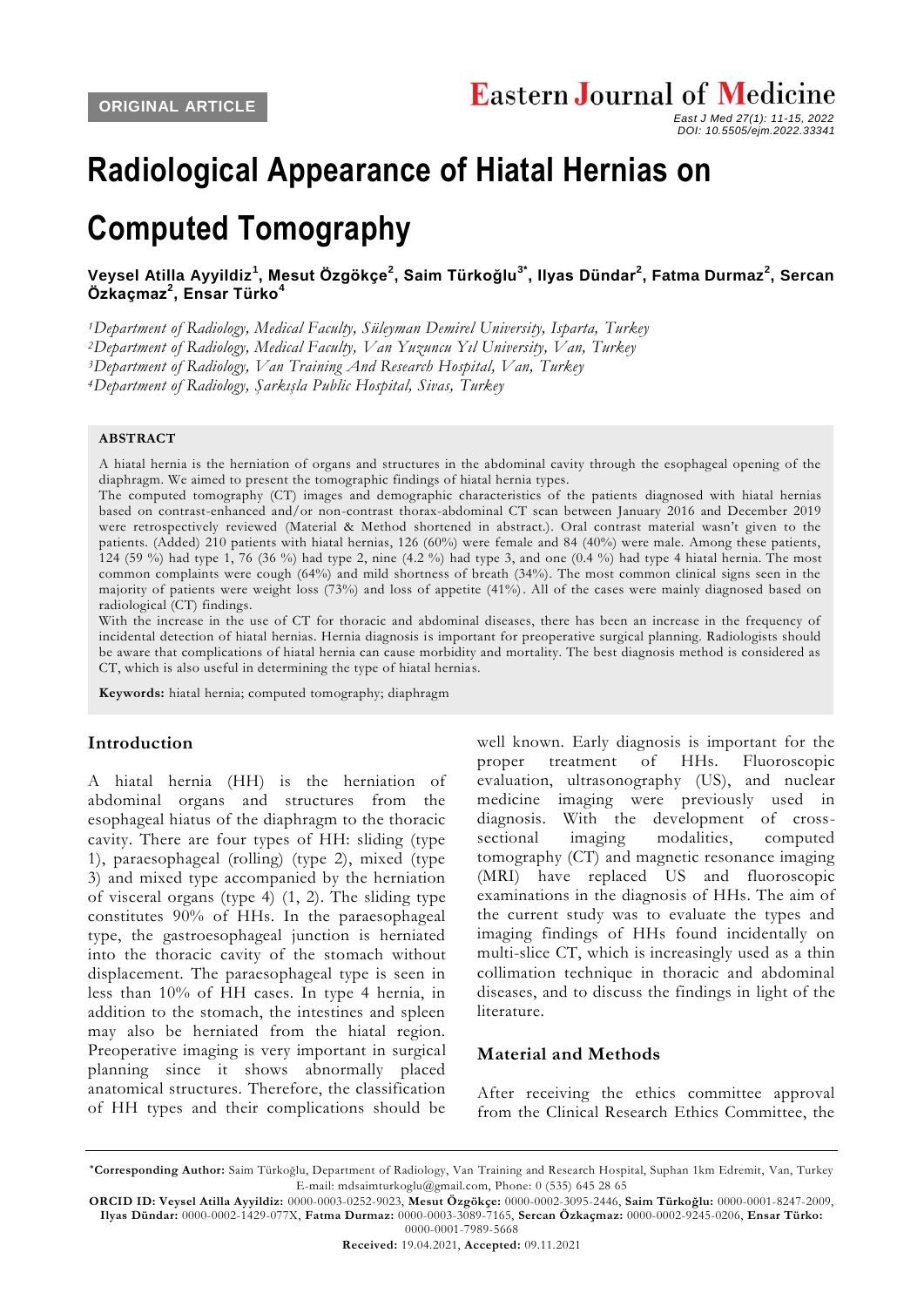files of patients diagnosed with HHs based on thorax CT images obtained with a multi-detector 128-slice SOMATOM Definition AS Siemens (Siemens Healthcare, Erlangen) device from January 2016 to December 2019 were retrospectively analyzed. The CT images were reevaluated by the same person to determine radiological features and classify HHs (types 1 to 4).

Thoracic and abdominal CT images of the patients, taken with and without contrast, were evaluated with a craniocaudal section thickness of 3 mm. It was considered that the evaluated images included GEJ of the stomach and other parts of the stomach if herniated.

The displacement of the GE junction to the thoracic cavity of 2 cm or more was considered type 1 HH. Type 2 HH was defined as displacement of the gastric fundus towards the thoracic cavity at the GE junction. If the GE junction and gastric fundus were displaced together towards the thoracic cavity, it was accepted as type 3 HH. In case of displacement of visceral organs towards the thoracic cavity with the GE junction, it was accepted as type 3 HH.

A total of 243 reports were reviewed. Thirteen patients were excluded due to images not being accessible and 20 were excluded because of the inadequate quality of images.

Patients who had undergone previous surgery were not included in the study. Traumatic diaphragmatic hernias that developed suddenly due to any mass effect or trauma were not included in the study. All patients who met the HH Tomographic criteria were included in the study (Material & Method detailed).

The remaining 210 patients were included in the sample. No randomization was applied.

**Statistical Analysis:** Descriptive statistics for continuous variables were expressed as mean, standard deviation, minimum and maximum values, and categorical variables were presented as numbers and percentages. SPSS software package (version 22) was used for statistical calculations.

## **Results**

Of the 210 patients with HHs, 126 (60%) were female and 84 (40%) were male. The mean age was calculated as  $56.8 \pm 9.4$  (41-79) years. The diagnoses of the patients were generally made incidentally, and the most common complaints were cough (64%) and mild shortness of breath (34%). The most common clinical signs seen in the majority of patients were weight loss (73%) and loss of appetite (41%). CT was performed upon suspicion of HH on chest X-ray in two cases and upon detection of retrocardiac lesions in chest radiography in four cases. All of the cases were mainly diagnosed based on radiological (CT) findings. The endoscopic results of the patients were not evaluated. HHs were classified as type 1 (Figure 1) in 124 (59%) of the patients, type 2 (Figure 2) in 76 (36%), type 3 (Figure 3) in nine  $(4.2\%)$ , and type 4 (Figure 4) in one  $(0.4\%)$ .

## **Discussion**

HHs occur when abdominal contents herniate through the esophageal cavity of the diaphragm into the thoracic cavity. The main causes of HHs are diseases involving the lower esophageal sphincter and the crus of diaphragm, exposure of the distal end of the esophagus to acid, increased acid secretion of the stomach, prolonged gastric emptying time, and increased intraabdominal pressure. Smoking and alcohol consumption, irregular diet, and helicobacter pylori infection are also predisposing factors (3).

A diaphragmatic hernia may be misdiagnosed or overlooked. HHs is actually more common than previously thought and may be the cause of many clinical symptoms. In studies, endoscopic examination, manometric measurements and computed tomography imaging were indicated in the diagnosis of HHs (1, 4)(Added). Accurate diagnosis of hernia type and location both determines and facilitates hernia management and if surgery is required selection of surgical technique. Direct radiography is the imaging technique of the first choice, although in most cases it has limited findings. In our study, we did not use direct radiography in the diagnosis of a hernia. CT scan is the most effective imaging method due to its short acquisition time and easy application. Multislice CT scanning is a reliable tool in hernia diagnosis and has great advantages from other imaging modalities. It has a shorter imaging time than a standard CT scan. Multislice CT scan with sagittal, coronal reformat and 3D images more clearly reveals loss of integrity of the diaphragm and herniated organs through the diaphragm (5). (Added) All of our cases were diagnosed according to multislice CT findings. In our study, we used sagittal and coronal reformat images in addition to axial images in the typing of hernias. In particular, multislice CT is very useful in differentiating HHs from masses or esophagitis (6). (this sentence was moved to here).

East J Med Volume: 27, Number:1, January-March/2022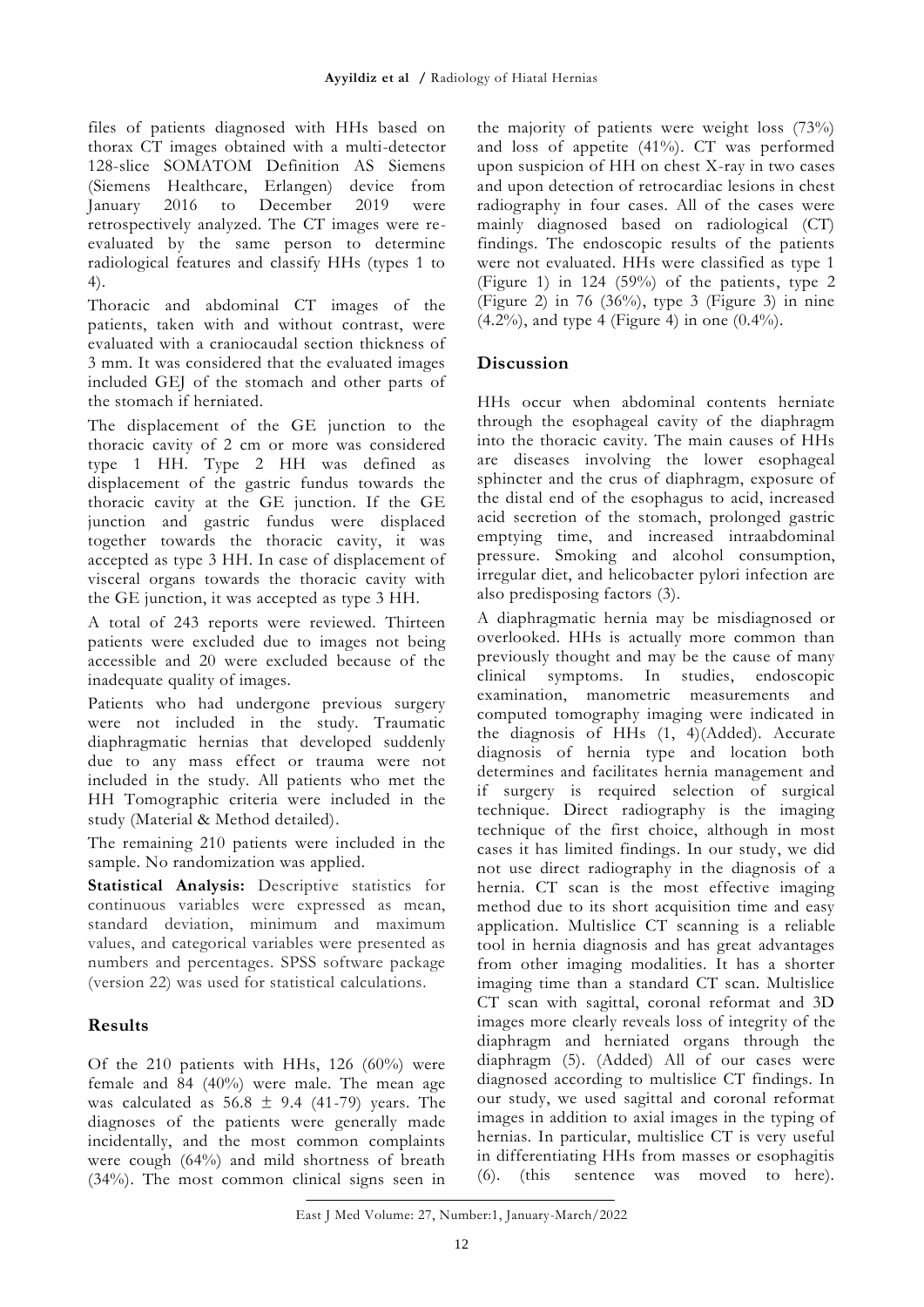

**Fig. 1.** Axial and coronal oblique non-contrast thoracic CT images showing a type 1 hiatal hernia



**Fig. 2.** Axial and sagittal contrast-enhanced thoracic CT images showing a type 2 hiatal hernia

The herniated region and herniated organs within the thorax can be clearly visualized in most cases, especially on reformat CT images. However, diaphragmatic integrity at the occult hernias, diaphragm dome, and costal attachment faces may not be evaluated on standard axial CT images. Multislice CT with sagittal, coronal and 3D reformatted images significantly increased the sensitivity of CT in hernia cases. CT scan of diaphragmatic hernia (especially coronal plane images) shows loss of diaphragmatic integrity, intrathoracic herniation of abdominal contents, and waist-like narrowing of the mesenteric folds ("collar sign"). If intestinal obstruction and strangulation occur, dilated bowel segments may be viewed as dilated bowel segments with air-fluid levels in the chest and abdomen. These findings are more pronounced on images with intravenous contrast. Gastroesophageal junction or gastric fundus displacement in hiatal hernias can be clearly visualized on CT images with oral contrast, especially during the valsalva maneuver (Added) (7). But in our study; in the retrospective CT examinations, the patients were not given oral contrast material and the valsalva maneuver was not performed.

HH is an important reason for the development of gastroesophageal reflux (GER), secondary to which Barrett's esophagus and/or esophageal adenocarcinoma may also develop. GER is seen in 10-20% of the western population (8). Three of our patients had esophageal adenocarcinoma. HHs



**Fig. 3.** Axial and sagittal contrast-enhanced thoracic CT images showing a type 3 hiatal hernia



**Fig. 4.** Axial and coronal non-contrast thoracic CT images showing a type 4 hiatal hernia

are more common between the ages of 50-70 years and in the male population. Most of our cases were female, and the mean age range was  $56.8 \pm$ 9.4 (41-79) years. HH should be considered in geriatric patients with GER symptoms. Advance age, pregnancy, osteoporosis, and kyphosis are considered to be risk factors of HH (9). HHs involving the stomach can result in gastric volvulus, which manifests as an intestinal obstruction and can cause ischemia/infarction. Despite occurring very rarely, HHs can also cause respiratory failure and eventually cardiac arrest by leading to tension gastrothorax (stomach herniated from the diaphragm defect causing mediastinal shedding) (10, 11). Therefore, when classifying HHs, it should be clearly determined which tissues the hernia contains in order to prevent possible mortal complications.

We did not experience any diagnostic difficulty in our retrospective examination of HH cases, but HH typing was generally not found in the radiological reports of the patients. We consider that this may be due to both clinicians and reporting radiologists not being aware of the possible complications of HHs. Also, where surgery is required, emphasizing adjacent anatomical structures with multidetector CT can maximize the benefit of preoperative imaging and thus minimize surgical risks for the patient (12). (Added) Thus, we suggest that their awareness should be increased in this regard.

Type 1 hernia, referred to as sliding hernia, is the extension of the gastroesophageal junction toward the posterior mediastinum. It is seen in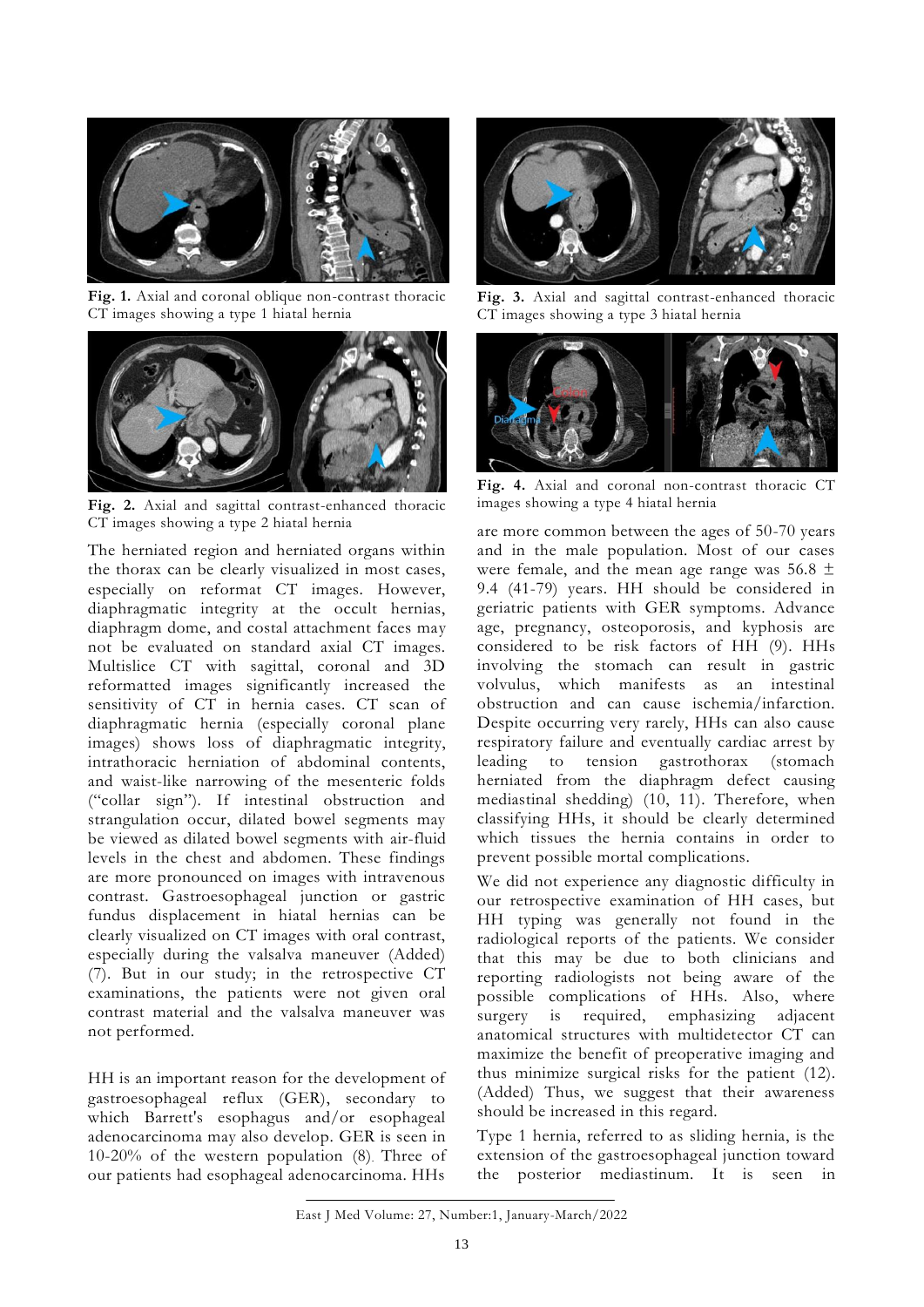approximately 95% of HH cases. Paraesophageal hernias constitute 5% of patients with HH. CT is highly demonstrative in revealing HHs based on multiplanar imaging. (5).

Type 1 is the common type that accounts for approximately 85-95% of all cases. Types 2,3 ve 4, generally called paraesophageal hernias, are less common, being observed in 5-15% of patients with HHs. In type 2, the gastroesophageal junction is in a normal position and the fundus of the stomach is herniated to the thorax. Type 3, on the other hand, is a combination of types 1 and 2 and refers to the herniation of the stomach and the upward orientation of the gastroesophageal junction. In type 4, the gastroesophageal junction is in the thoracic cavity, located higher than normal, and indicates the herniation of other visceral organs into the thorax in addition to the stomach. The rates of HH types we determined in our cases were similar to those reported by Abbara et al. (2). In radiological reporting, the terms sliding hernias or HHs were used, and no typing was made according to description of Abbara et al.

Patients with HHs may be asymptomatic or present with symptoms such as dysphagia, chest pain, abdominal pain, and shortness of breath secondary to pulmonary complications. The most common complaint of our patients was reflux, and some patients had chest pain and distension complaints in their files. These cases may include obstructive symptoms, mild nausea, bloating, or postprandial fullness and they may present with symptoms ranging from dysphagia, feeling of tension, and acute respiratory distress. Severe discomfort in the epigastric region or severe pain after meals usually subsides with vomiting (13). There is little information published on the history of untreated HHs. It has been reported that the risk of progression from asymptomatic to symptomatic paraesophageal hernia is approximately 14% per year (14, 15). Since we performed the evaluation in our cases retrospectively, we were not able to obtain all the data, and most of our cases had been detected incidentally; therefore, a contribution to the literature could not be made in this regard.

In the differential diagnosis of HH, if the patient has a diaphragm rupture, the stomach component that is herniated to the thorax as a result of the rupture may create non-type 1 HH-like appearance on CT. Other conditions that may mimic HHs in chest radiographs other than CT and should be considered in the differential diagnosis include epiphrenic esophageal diverticulum, retrocardiac

lung abscess (accompanying air inside may cause false appearance), and gastric pull-up surgery performed for esophageal tumors (after operating on one part of the esophagus, anastomosis of the remaining part with the stomach pulled into the thorax) (16). Multislice (changed to multislice) CT plays a very effective role in distinguishing these lesions.

The limitations of our study include the retrospective design, which resulted in the inability to evaluate follow-up images, and the absence of an evaluation concerning the endoscopic diagnoses of the patients. Moreover, since we do not have follow-up images of the patients, we could not obtain information about whether the patients were operated during this period and what type of surgical operation they had if they were operated on. (Added)

We believe that HHs constitute a group of diseases that are frequently encountered in imaging and have high radiological recognition, but they are not sufficiently known in terms of typing and complications. We believe that our results will, in particular, guide radiologists but also other clinical physicians in considering the possibility of accompanying HHs in the differential diagnosis of patients presenting with non-specific upper gastrointestinal symptoms, increase awareness of this condition, and help prevent related mortality and morbidity.

## **References**

- 1. Kahrilas PJ, Kim HC, Pandolfino JE. Approaches to the diagnosis and grading of hiatal hernia. Best practice & research Clinical gastroenterology 2008; 22: 601-616.
- 2. Abbara S, Kalan MM, Lewicki AM. Intrathoracic stomach revisited. American Journal of Roentgenology 2003; 181: 403-414.
- 3. Hampel H, Abraham NS, El-Serag HB. Metaanalysis: obesity and the risk for gastroesophageal reflux disease and its complications. Annals of internal medicine 2005; 143: 199-211.
- 4. Pickhardt PJ, Boyce CJ, Kim DH, Hinshaw LJ, Taylor AJ, Winter TC. Should small sliding hiatal hernias be reported at CT colonography? American Journal of Roentgenology 2011; 196: W400-W4.
- 5. Eren S, Çiriş F. Diaphragmatic hernia: diagnostic approaches with review of the literature. European journal of radiology 2005; 54: 448-459.
- 6. Chang C-C, Tseng C-L, Chang Y-C. A surgical emergency due to an incarcerated